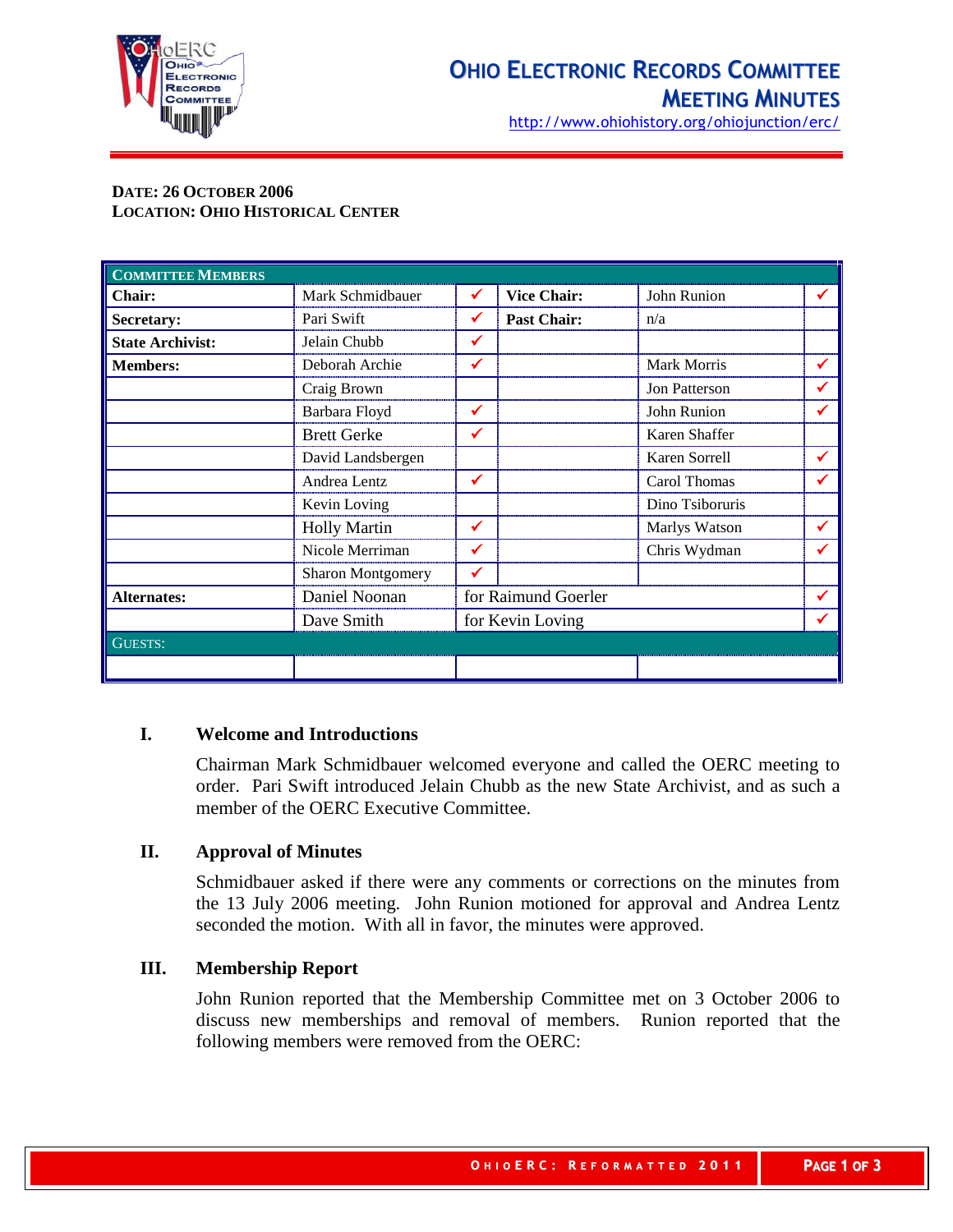

- Kevin Callaghan-Submitted resignation letter stating that due to county obligations, he would no longer be able to dedicate adequate time to the work of the OERC.
- Mary Beth Parisi-Suggested that she be replaced by a new member from the Judiciary branch of the Supreme Court of Ohio.
- Martin Susec-Left state government for private employment. Was replaced by a new member from the Attorney General's Office.

The following new members were added to the OERC:

- Holly N. Deeds Martin-Assistant Attorney General for the Ohio Attorney General's Office.
- Marlys Watson-Head of Technical Services for the Supreme Court of Ohio.

Upon the recommendation of the Membership Committee, the Executive Committee approved the additions and removals of members.

# **IV. Election of the OERC Chair**

In order to stagger terms of the OERC Executive Committee, Mark Schmidbauer put the position of chair up for election at the meeting. John Runion, Stark County Records Manager made a candidate statement before the official voting. Of the 19 OERC members present, there were 18 votes for Runion as chair and one abstension. Therefore, beginning in January 2007, Runion will chair the OERC.

As a result of Runion moving up to chair the committee, Schmidbauer encouraged members that were interested in running for the vice chair position to notify the executive committee of their self-nomination at least 30 days before the next meeting. A reminder notice will be sent out via email.

# **V. Election of new Chair for Communications Subcommittee**

At the recommendation of Rai Goerler, Communications Subcommittee co-chair, Sharon Montgomery, City of Gahanna Records Administrator, was nominated to take over the chairmanship of the Communications Subcommittee. The change in chair requires a full OERC vote. Andrea Lentz motioned to approve Montgomery as the new subcommittee chair. Chris Wydman seconded the motion. Montgomery was approved by the OERC as the new subcommittee chair.

#### **VI. Discussion of Microfilm from Digital Images**

Swift summarized a presentation that she'd heard at the July 2006 NAGARA/SAA meeting concerning the issues with microfilm created from digital images. While the film is stable, using the MS 23 standard recommended for analog film does not necessarily provide the best image. After discussion about the previously existing research in this area, Runion motioned to form a subcommittee to look into these